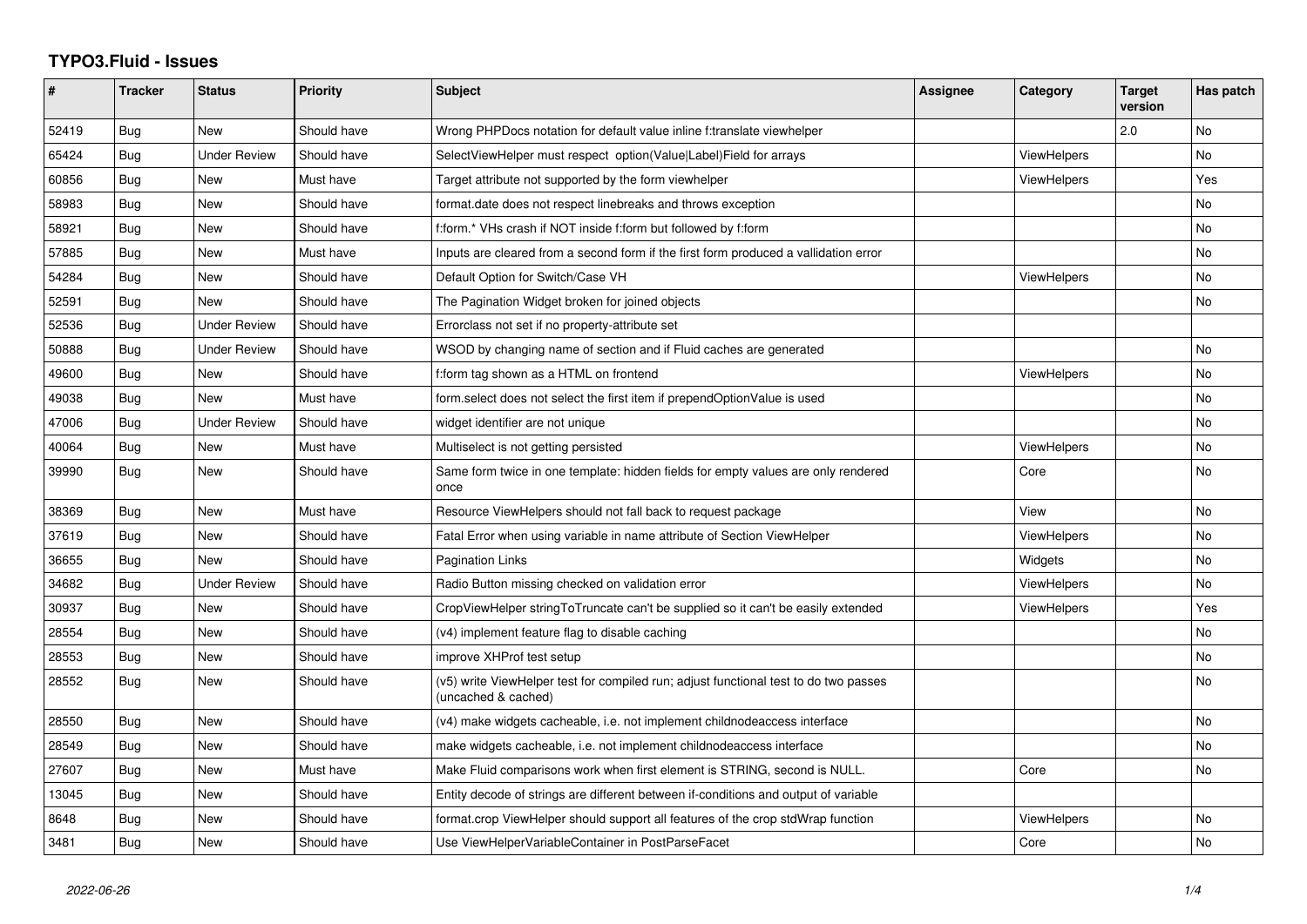| $\pmb{\#}$ | <b>Tracker</b> | <b>Status</b>            | <b>Priority</b> | Subject                                                                               | <b>Assignee</b>             | Category    | <b>Target</b><br>version | Has patch |
|------------|----------------|--------------------------|-----------------|---------------------------------------------------------------------------------------|-----------------------------|-------------|--------------------------|-----------|
| 46289      | Bug            | <b>Needs</b><br>Feedback | Should have     | Enable Escaping Interceptor in XML request format                                     |                             | View        | 2.0.1                    | No        |
| 45384      | Bug            | New                      | Must have       | Persisted entity object in widget-configuration cannot be deserialized (after reload) |                             | Widgets     | 2.0.1                    | No        |
| 44234      | Bug            | <b>Under Review</b>      | Should have     | selectViewHelper's sorting does not respect locale collation                          |                             | ViewHelpers | 2.1                      | No        |
| 51239      | Bug            | <b>Under Review</b>      | Must have       | AbstractViewHelper use incorrect method signature for "\$this->systemLogger->log()"   | Adrian Föder                | Core        |                          | Yes       |
| 59057      | Bug            | Under Review             | Must have       | Hidden empty value fields shoud be disabled when related field is disabled            | Bastian<br>Waidelich        | ViewHelpers |                          | No        |
| 58862      | Bug            | Needs<br>Feedback        | Should have     | FormViewHelper doesn't accept NULL as value for \$arguments                           | Bastian<br>Waidelich        | ViewHelpers |                          | Yes       |
| 53806      | Bug            | <b>Under Review</b>      | Should have     | Paginate widget maximumNumberOfLinks rendering wrong number of links                  | Bastian<br>Waidelich        | Widgets     |                          | No        |
| 55008      | Bug            | <b>Under Review</b>      | Should have     | Interceptors should be used in Partials                                               | Christian Müller            |             |                          | No        |
| 33628      | Bug            | <b>Needs</b><br>Feedback | Must have       | Multicheckboxes (multiselect) for Collections don't work                              | Christian Müller            | ViewHelpers |                          | No        |
| 36662      | Bug            | <b>Needs</b><br>Feedback | Should have     | Checked state isn't always correct when property is collection                        | Kevin Ulrich<br>Moschallski | ViewHelpers | 1.1.1                    | No        |
| 40998      | Bug            | <b>Under Review</b>      | Should have     | Missing parent request namespaces in form field name prefix                           | Sebastian<br>Kurfuerst      | ViewHelpers | 1.1.1                    | No        |
| 33551      | Bug            | New                      | Must have       | View helper values break out of a partial scope                                       | Sebastian<br>Kurfuerst      | Core        |                          | <b>No</b> |
| 28551      | Bug            | Accepted                 | Should have     | (v4) backport VHTest                                                                  | Sebastian<br>Kurfuerst      |             |                          | No        |
| 12863      | Bug            | New                      | Should have     | Attributes of a viewhelper can't contain a '-'                                        | Sebastian<br>Kurfuerst      | Core        |                          | No        |
| 60271      | Feature        | New                      | Should have     | Paginate viewhelper, should also support arrays                                       |                             |             |                          | No        |
| 60181      | Feature        | New                      | Could have      | Caching mechanism for Fluid Views/Templates                                           |                             | View        |                          | No        |
| 60003      | Feature        | New                      | Should have     | Add required-Attribute to f:form.password                                             |                             | ViewHelpers |                          | No        |
| 51277      | Feature        | <b>New</b>               | Should have     | ViewHelper context should be aware of actual file occurrence                          |                             |             |                          | <b>No</b> |
| 51100      | Feature        | New                      | Must have       | Links with absolute URI should have the option of URI Scheme                          |                             | ViewHelpers |                          | No        |
| 49756      | Feature        | <b>Under Review</b>      | Should have     | Select values by array key in checkbox viewhelper                                     |                             |             |                          | No        |
| 48355      | Feature        | New                      | Could have      | Assign output of viewhelper to template variable for further processing.              |                             |             |                          |           |
| 46545      | Feature        | New                      | Should have     | Better support for arrays in options of SelectViewHelper                              |                             |             |                          | No        |
| 46257      | Feature        | <b>Under Review</b>      | Should have     | Add escape sequence support for Fluid                                                 |                             | Core        |                          | No        |
| 45345      | Feature        | Needs<br>Feedback        | Should have     | Easy to use comments for fluid that won't show in output                              |                             |             |                          |           |
| 45153      | Feature        | New                      | Should have     | f:be.menus.actionMenuItem - Detection of the current select option is insufficient    |                             |             |                          | No        |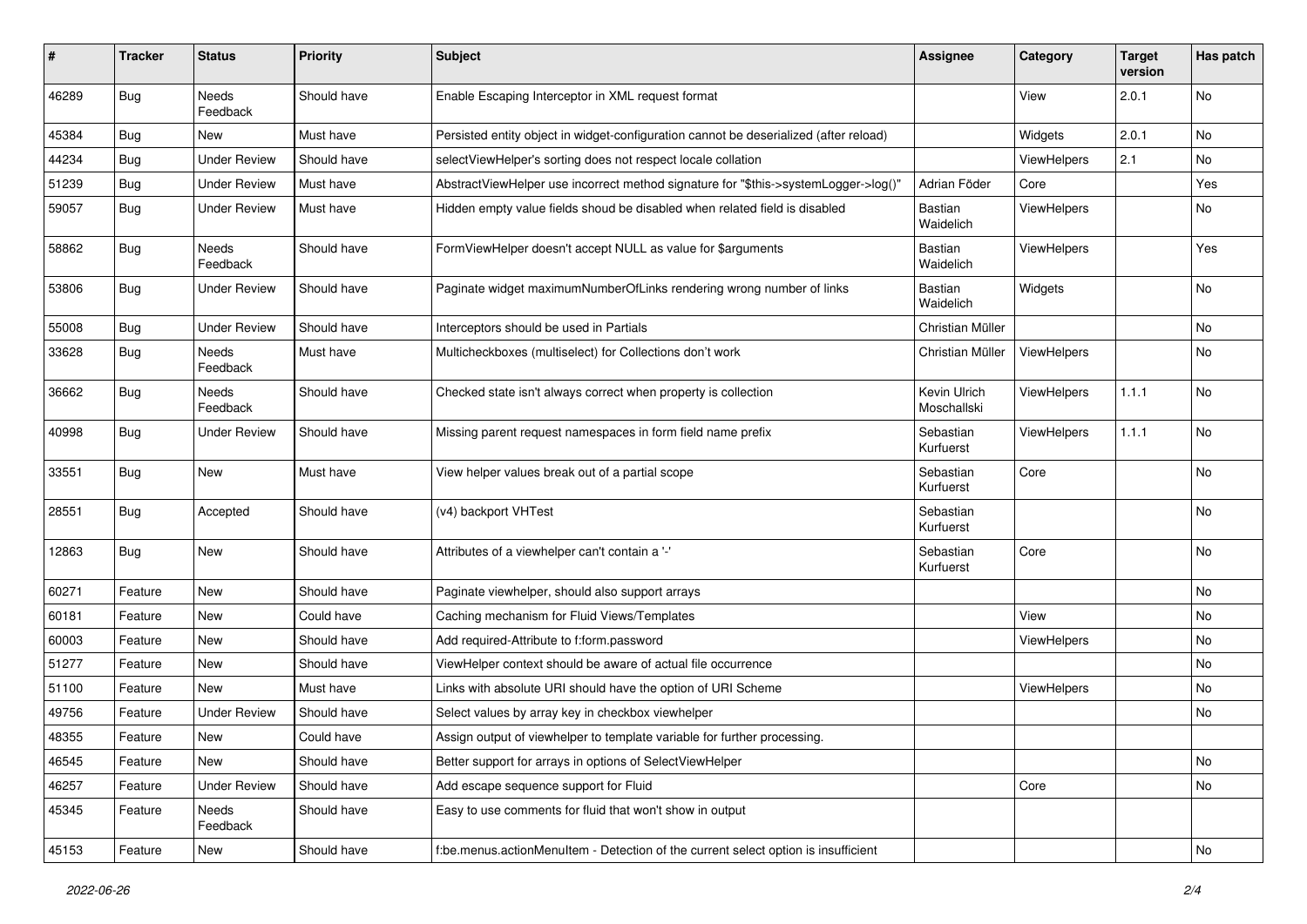| $\pmb{\#}$ | <b>Tracker</b> | <b>Status</b>       | <b>Priority</b> | Subject                                                                                       | Assignee               | Category    | <b>Target</b><br>version | Has patch |
|------------|----------------|---------------------|-----------------|-----------------------------------------------------------------------------------------------|------------------------|-------------|--------------------------|-----------|
| 42397      | Feature        | New                 | Should have     | Missing viewhelper for general links                                                          |                        |             |                          | No        |
| 40081      | Feature        | New                 | Should have     | Allow assigned variables as keys in arrays                                                    |                        |             |                          | No        |
| 39936      | Feature        | New                 | Should have     | registerTagAttribute should handle default values                                             |                        | ViewHelpers |                          | No        |
| 38130      | Feature        | <b>New</b>          | Should have     | Checkboxes and multiple select fields should have an assignable default value                 |                        |             |                          | No        |
| 36559      | Feature        | New                 | Could have      | New widget progress bar                                                                       |                        |             |                          | Yes       |
| 36410      | Feature        | New                 | Should have     | Allow templates to send arguments back to layout                                              |                        | ViewHelpers |                          | No        |
| 33215      | Feature        | New                 | Should have     | RFC: Dynamic values in ObjectAccess paths                                                     |                        |             |                          | No        |
| 31955      | Feature        | New                 | Should have     | f:uri.widget                                                                                  |                        | Widgets     |                          | No        |
| 30555      | Feature        | <b>New</b>          | Could have      | Make TagBuilder more extensible                                                               |                        | Core        |                          | No        |
| 10472      | Feature        | New                 | Could have      | Fluid Standalone distribution                                                                 |                        | Core        |                          | No        |
| 9514       | Feature        | New                 | Should have     | Support explicit Array Arguments for ViewHelpers                                              |                        |             |                          |           |
| 8989       | Feature        | Needs<br>Feedback   | Could have      | Search path for fluid template files                                                          |                        | View        |                          | No        |
| 7608       | Feature        | New                 | Could have      | Configurable shorthand/object accessor delimiters                                             |                        | Core        |                          | Yes       |
| 4704       | Feature        | New                 | Should have     | Improve parsing exception messages                                                            |                        | Core        |                          |           |
| 3291       | Feature        | Needs<br>Feedback   | Should have     | Cacheable viewhelpers                                                                         |                        |             |                          | No        |
| 1907       | Feature        | New                 | Could have      | Default values for view helpers based on context                                              |                        | Core        |                          |           |
| 62346      | Feature        | <b>New</b>          | Could have      | f:comment should have high precende                                                           |                        | Core        | 3.x                      | No        |
| 3725       | Feature        | New                 | Could have      | <b>CSS Engine</b>                                                                             | Christian Müller       | ViewHelpers |                          | No        |
| 37095      | Feature        | New                 | Should have     | It should be possible to set a different template on a Fluid TemplateView inside an<br>action | Christopher<br>Hlubek  |             |                          | No        |
| 43346      | Feature        | <b>Under Review</b> | Should have     | Allow property mapping configuration via template                                             | Karsten<br>Dambekalns  | ViewHelpers | 2.1                      | <b>No</b> |
| 52640      | Feature        | <b>Under Review</b> | Should have     | Create an UnlessViewHelper as opposite to the IfViewHelper                                    | <b>Marc Neuhaus</b>    |             |                          | No        |
| 9005       | Feature        | Accepted            | Could have      | Fluid Template Analyzer (FTA)                                                                 | Sebastian<br>Kurfuerst |             |                          |           |
| 5933       | Feature        | Accepted            | Should have     | Optional section rendering                                                                    | Sebastian<br>Kurfuerst | ViewHelpers |                          | No        |
| 33394      | Feature        | Needs<br>Feedback   | Should have     | Logical expression parser for BooleanNode                                                     | <b>Tobias Liebig</b>   | Core        |                          | No        |
| 56237      | Task           | New                 | Should have     | in-line (Condition) ViewHelpers should not evaluate on parsing                                |                        |             |                          | No        |
| 47669      | Task           | New                 | Should have     | FormViewHelper does not define the default request method                                     |                        |             |                          | No        |
| 46091      | Task           | Needs<br>Feedback   | Should have     | Show source file name and position on exceptions during parsing                               |                        |             |                          | No        |